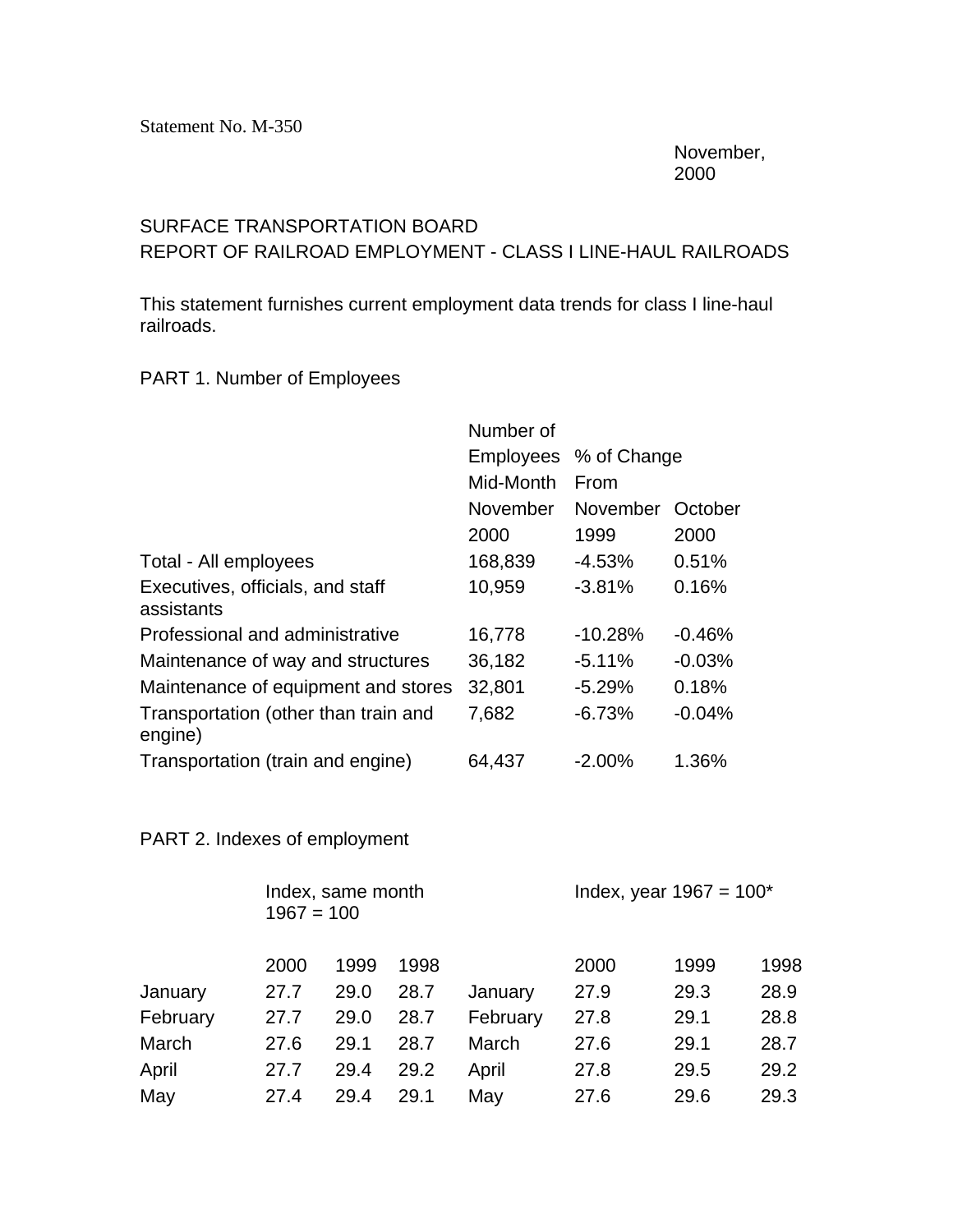| 27.0 | 29.0 | 28.5 | June     | 27.7 | 29.7           | 29.2 |
|------|------|------|----------|------|----------------|------|
| 27.0 | 29.2 | 28.5 | July     | 27.6 | 29.9           | 29.2 |
| 27.2 | 29.4 | 28.8 | August   | 27.7 | 29.9           | 29.2 |
| 27.8 | 30.3 | 29.4 |          |      | 30.1           | 29.3 |
| 28.1 | 30.6 | 30.0 | October  | 27.6 | 30.0           | 29.4 |
| 28.4 | 30.3 | 30.1 | November | 27.7 | 29.6           | 29.3 |
| 0.0  | 30.5 | 30.2 | December | 0.0  | 29.5           | 29.3 |
|      |      |      |          |      | September 27.7 |      |

 $*$  Average of 12 months, 1967 = 100

Source: Monthly Report of Number of Employees of Class I Railroads.

| <b>CARRIER</b>   |          | L <sub>100</sub> | L200     | L 300       | L 400         | L500 L600 |             | TOTAL                                            |
|------------------|----------|------------------|----------|-------------|---------------|-----------|-------------|--------------------------------------------------|
| November, 2000   |          |                  |          |             |               |           |             |                                                  |
| <b>BNSF</b>      | 130500   | 2,214            | 4,132    | 9,796       | 8,113         |           |             | 1,588 14,698 40,541                              |
| <b>CSX</b>       | 121500   | 1,295            | 4,325    | 6,712       | 6,235         |           |             | 2,024 14,254 34,845                              |
| <b>GTW</b>       | 114900   | 109              | 208      | 374         | 272           | 108       | 631         | 1,702                                            |
| IC               | 124100   | 190              | 405      | 682         | 585           | 176       | 800         | 2,838                                            |
| <b>KCS</b>       | 134500   | 168              | 270      | 463         | 281           | 189       | 1,155       | 2,526                                            |
| <b>NS</b>        | 117100   | 1,825            | 3,672    | 6,558       | 5,938         |           |             | 2,001 12,465 32,459                              |
| <b>SOO</b>       | 137700   | 130              | 407      | 655         | 466           | 196       | 970         | 2,824                                            |
| UP               | 139400   | 5,028            | 3,359    |             | 10,942 10,911 |           |             | 1,400 19,464 51,104                              |
| <b>TOTAL</b>     |          |                  |          |             |               |           |             | 10,959 16,778 36,182 32,801 7,682 64,437 168,839 |
| <b>NRPC</b>      | 103000   | 1,890            |          | 5,173 3,441 | 6,726         |           | 3,708 4,016 | 24,954                                           |
|                  | November |                  | November | October     |               | % Change  |             |                                                  |
|                  | 2000     | 1999             |          | 2000        |               | Year      |             | Month                                            |
| L 100            | 10,959   |                  | 11,393   | 10,942      |               | $-3.81%$  |             | 0.16%                                            |
| L200             | 16,778   |                  | 18,701   | 16,855      |               | $-10.28%$ |             | $-0.46%$                                         |
| L 300            | 36,182   | 38,131           |          | 36,193      |               | $-5.11%$  |             | $-0.03%$                                         |
| L 400            | 32,801   |                  | 34,632   | 32,741      |               | $-5.29%$  |             | 0.18%                                            |
| L <sub>500</sub> | 7,682    | 8,236            |          | 7,685       |               | $-6.73%$  |             | $-0.04%$                                         |
| L600             | 64,437   |                  | 65,750   | 63,573      |               | $-2.00%$  |             | 1.36%                                            |
| <b>TOTAL</b>     | 168,839  |                  | 176,843  | 167,989     |               | $-4.53%$  |             | 0.51%                                            |